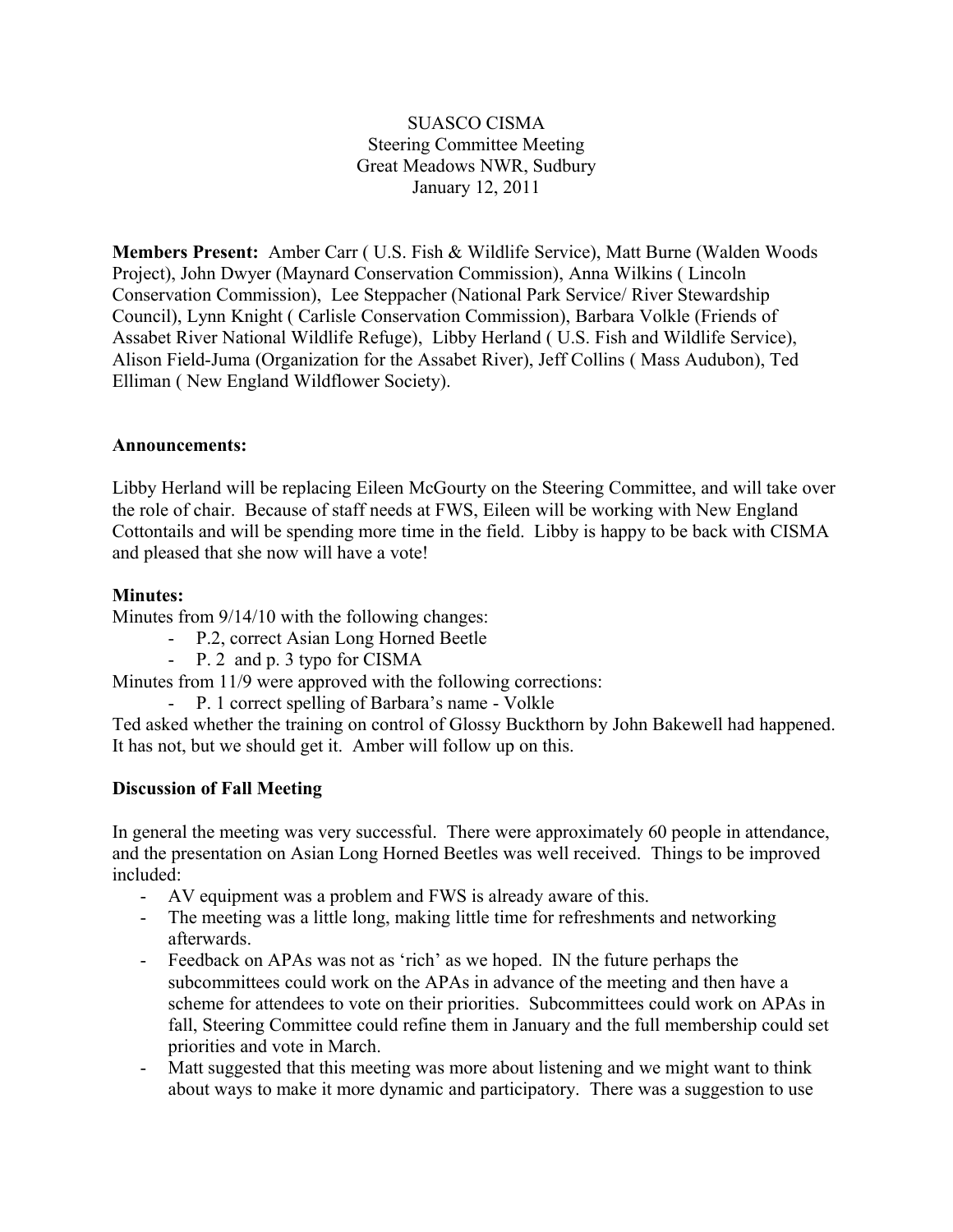the spring meeting for more interaction – to have a round table for members to discuss projects. Alison thought this could be a good thing to put on the website as well.

### **ED/RR Project Update - Volunteer Celebration and Ideas for 2011**

Amber and Ted said that approximately 25 volunteers attended. Many of the volunteers brought slides of the work they had done and participated in the meeting. Challenge will be in following up next season. There will need to be an effort to maintain current volunteers, there will be a need to recruit new ones as well. There will also need to be new priority lands to survey. Ted will have a new training this spring – much will be the same, but some new species might be added for early detection.

 Ted is beginning to make contact with the high schools as a resource for volunteers. Lincoln Sudbury was contacted this year, but it was too late in the season to get students engaged. Rebecca Chizzo and Peter Alden met with the Wayland High School Science program. Emily Norton is a good contact. Minuteman Tech has a horticulture school. Alison described the Innovators Contest that OAR sponsors each year with high school students. The contest ramps up in the fall and judging is done in March . If we work with students we might be able to get Tsongas interested as part of River Day which she sponsors. Jeff will contact Concord Carlisle Environmental Club to see if they have a network of clubs in the high schools.

Alison asked if there was any legislation needed to help control invasive species. Anna identified the local DPWs and independent landscapers as two groups we want to reach. Would legislation help and should it provide a carrot or a stick? Jeff suggested that invasive species are biological pollution and that there may be antipollution laws that apply.

Barbara suggested that instead of focusing on ridding the landscape of invasive species, and how bad they are, we should have a more positive message focusing on creating healthy landscapes. We could be stronger advocates for a process that includes control methods, followed by a restoration plan.

# **Les Mehrhoff**

Ted expressed the views of many when he said haw saddened he was by the death of Les Mehroff. Ted had known and worked with Les for many years. He and Bill had both been involved with IPANE which Les helped to create. Does CISMA or the members want to do something in honor of Les?

#### **Funding Update**

Jeff reported on status of funding and associated projects. These include:

- RSC funds (\$5K for 2010) to support the design of a CISMA website.
- RSC funds (\$5K for 2009) for purple loosestrife/ beetle rearing project, led by SVT
- RSC funds (\$1K for 2009) to SWEET for volunteer control efforts in Sudbury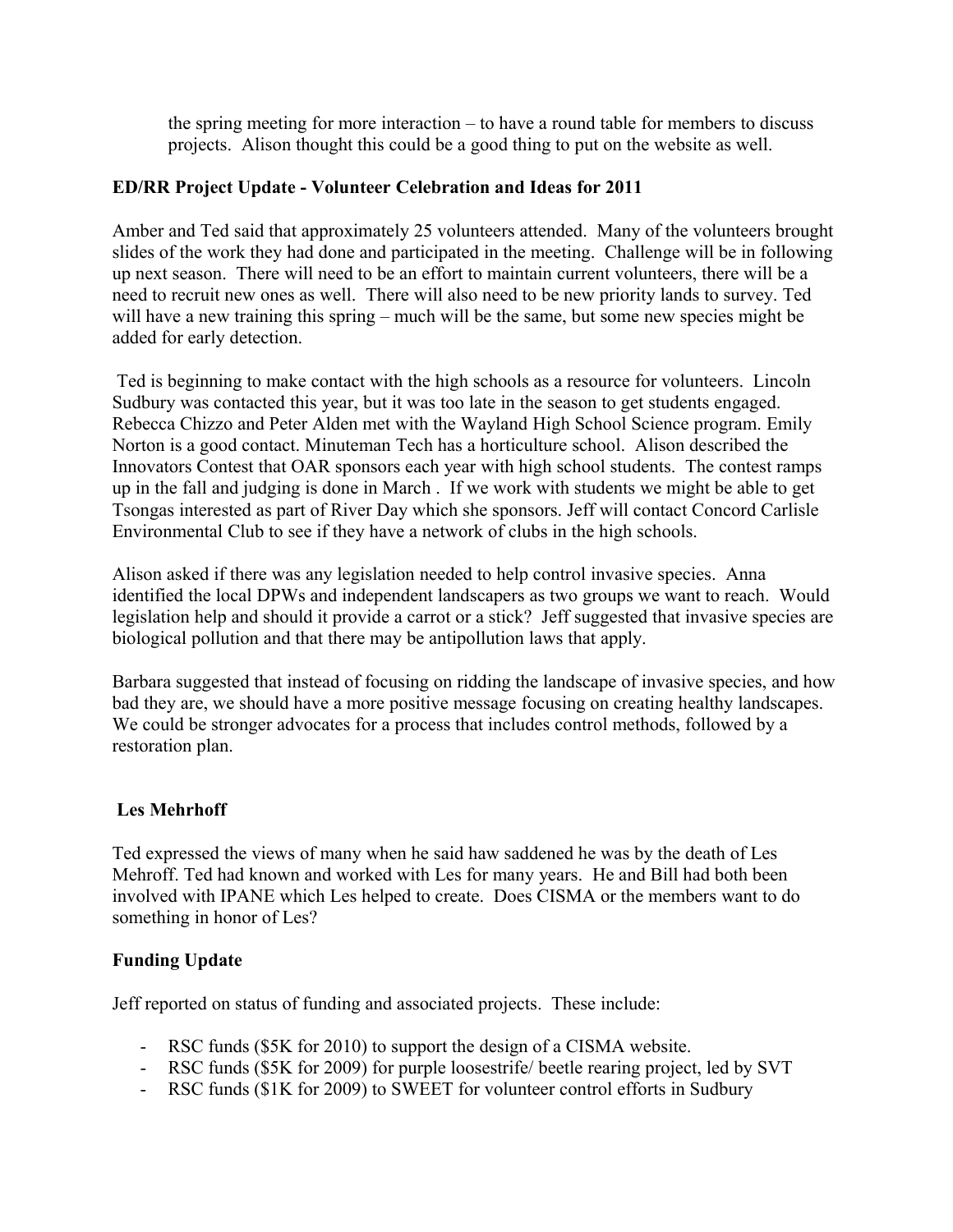- NFWF (\$50K) for 2 efforts: \$24K to support the coordinator and \$26K to support ED/RR effort led by New England Wildflower Society
- Sudbury Foundation (\$12K) funds to Mass Audubon for mapping project. Will use Drumlin Farm and Concord Carlisle HDS as pilots for mapping with mobile mappers.
- Intel Co. (\$5K) to Drumlin Farm for match.

We need to make an effort to meet match requirements for the NFWF grant. RSC funds cannot be used as match because they are from a federal source. Everyone should track and turn in the hours they spend on CISMA projects. We should begin to seek new sources of funding that can also be used as match. Lynn is beginning to research private foundations and other local grants from businesses to help support our efforts. Jeff would like to build the relationship with Intel to use new technologies for invasives work.

Jeff asked who should be applying for grants – the CISMA or individual members? If we apply individually, we should probably check with each other before applying. If any of us are going after funds and using the CISMA to strengthen our application, we should let others know. Matt suggested that our guidance should be stronger – if CISMA is named specifically in an application for funds, then the project should go through the Admin or Steering Committee. This may also allow coordination between applications and perhaps joint applications as well. When Jeff puts together a Treasurer's report, her will add a few sentences about this. Eileen also suggested that the CISMA can also write letters of support. It would be good to tie the applications to our APAs.

Lee asked for project ideas for funding from the RSC this year. Ideas include:

- Website maintenance
- Training of highway crews. While we have the curriculum, we may have to hire someone to give the training.
- Stop Aquatic Hitchhiker signs at boat access sites
- Map extent of water chestnut infestation (a Nyanza project)
- Get high school students involved in beetle rearing and use of mobile mappers
- Have students do training videos and podcasts
- Create high quality ID photos for website for top ten invasive plants/ Matt is interested in pursuing this idea.

Libby has recently talked to Karen Pelto about the Nyanza restoration funds. There have been some internal questions about the draft restoration plan, but Karen is hoping that the plan will be released in February for comment (30 days).

Libby said that the coordinator position is funded through October 1. She hopes that the Nyanza funds will be available by then and help to continue this work. There was discussion of approaching the Sudbury Foundation to gage their interest in supporting this kind of position.

#### **New Membership**

Two organizations have joined the CISMA. 1) Natural Heritage Program has joined as a supporting member. Brian Connelly, wildlife biologist will attend meetings. 2) Stow